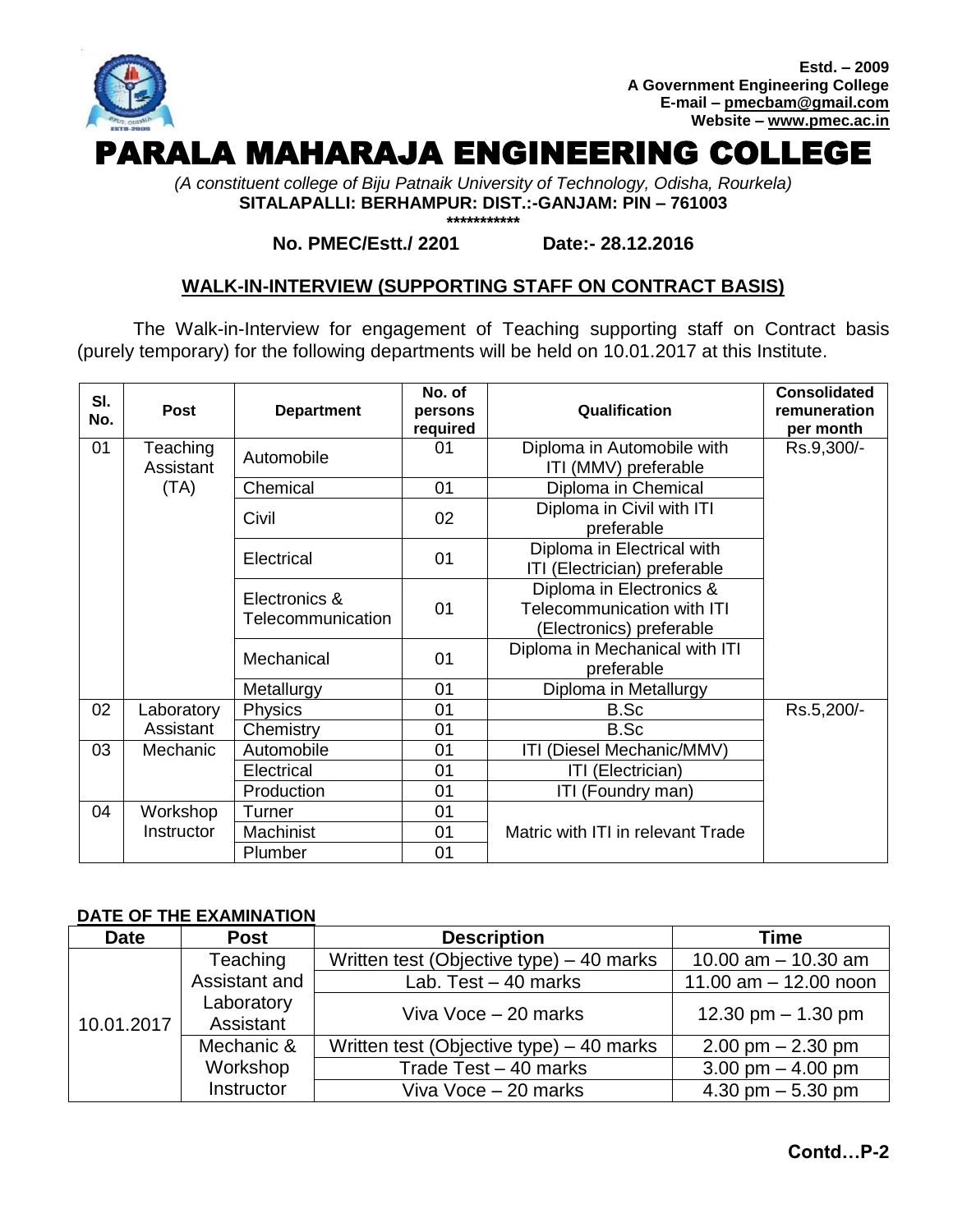**- : 2 : -**

# **OTHER TERMS & CONDITIONS**

- 1. Engagement of Teaching supporting staff is purely temporary for a period of 06 months or can be terminated on appointment made by BPUT, Odisha, whichever is earlier. They shall have to furnish an undertaking and agreement to this respect.
- 2. The reporting time for the candidates is half an hour before commencement of Walk-in-Interview on the above mentioned date at the college campus situated at Sitalapalli, Berhampur in the respective departments.
- 3. Candidates willing to apply for multiple posts are required to submit separate application along with the Demand draft of Rs.200/- for each post.
- 4. The candidates intending to attend the Walk-in-Interview on the above date are required to bring the following documents along with prescribed application form (Annexure-I given below) duly filled-in & signed by the candidate.
	- a) Original application form duly filled-in & submitted by mail.
	- b) Original certificates and mark sheets of all examinations passed along with one set of photocopies with experience certificate, if any.
	- c) Two pass-port size coloured photographs duly signed.
	- d) Bank Draft/Demand Draft for **Rs.200/- (Rupees Two hundred)** only in favour of **Principal, Parala Maharaja Engineering College** payable at **Berhampur** from any Nationalized Bank**.**
- 5. **No TA / DA will be paid to the candidates for attending the Walk-in-Interview.**
- 6. The undersigned reserves the right to cancel the Walk-in-Interview without assigning any reason thereof.

 Sd/- Principal PMEC, Berhampur